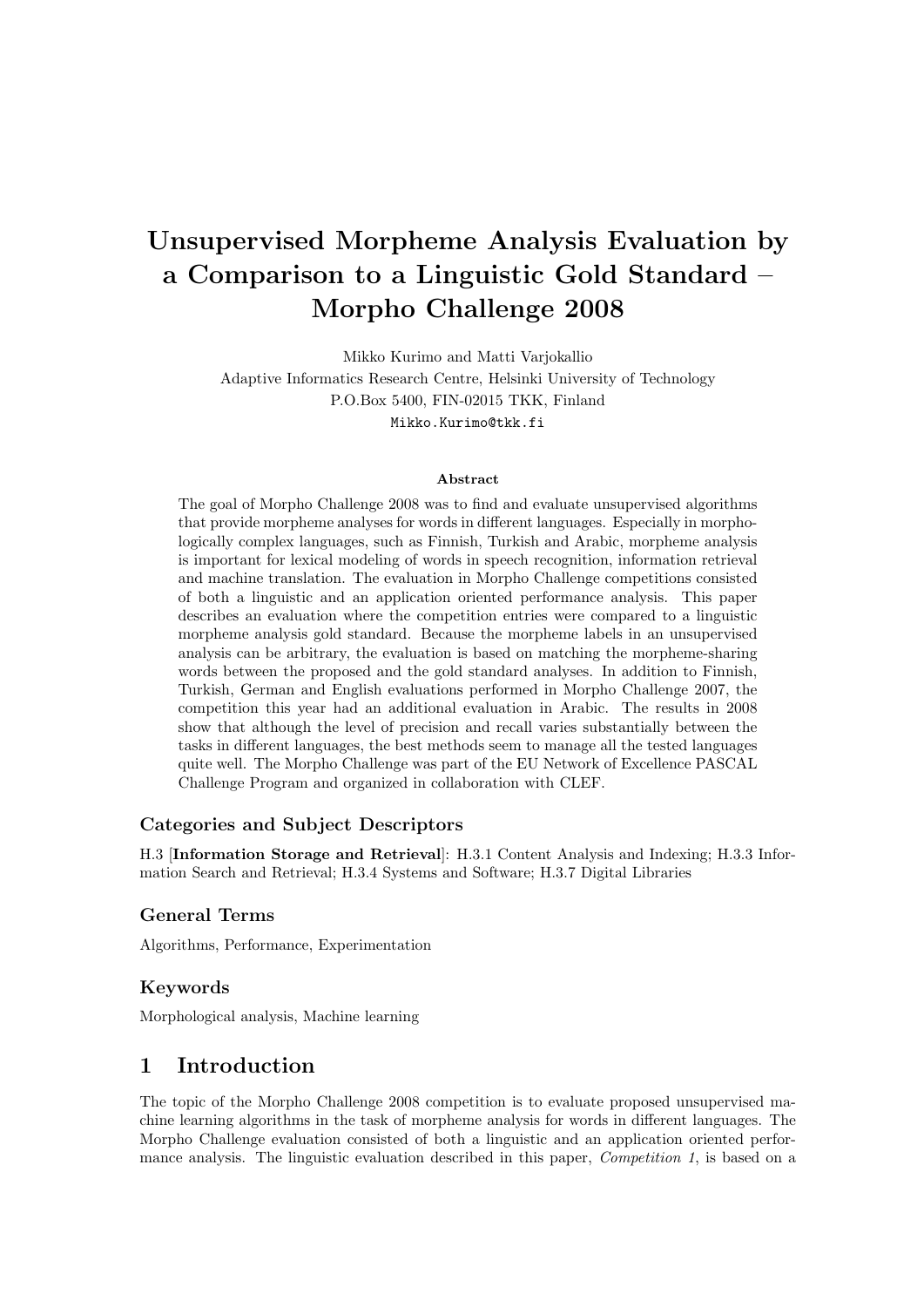comparison of the suggested morpheme analysis to a linguistic morpheme analysis gold standard. The practical application oriented evaluation described in the companion paper [10], Competition 2, contained information retrieval (IR) experiments from CLEF, where the all the words in the queries and text corpus were replaced by their morpheme analyses.

The Morpho Challenge 2008 tasks and training corpora were the same as in our previous Morpho Challenge 2007 [8], except that it involved one additional morphologically complex language, Arabic. There was also an optional evaluation of the IR performance using the morpheme analysis of word forms in their full text context. The difference to our first Morpho Challenge 2005 [9] which focused on just the segmentation of words into morphologically meaningful units, was that the units should further be clustered into the abstract classes of morphemes. For example, this analysis should find the link between the word forms "foot" and "feet".

Especially in morphologically complex languages, such as Finnish, Turkish and Arabic, the morpheme analysis is important for lexical modeling of words in speech recognition [1, 9], information retrieval  $[13, 7]$  and machine translation  $[11, 12]$ . Due to the high level of agglutination, inflection, and compounding, there are millions of different word forms, which is clearly too much for building an effective vocabulary and training probabilistic models for the relations between words. There also exist carefully constructed linguistic tools for morphological analysis, but only for few languages. Even in these cases using statistical machine learning methods we may still discover interesting alternatives that may rival even the most sophisticated linguistically designed morphologies.

The scientific objectives of the Morpho Challenge competitions are: to learn about the word construction in natural languages, to advance machine learning methodology, and to discover approaches that are suitable for many languages. The portability to different languages is very important, because the language technology often needs to be quickly extended to various new languages for which there are limited amount of resources available. Unsupervised learning is then the most attractive approach for data analysis, because the majority of the available data is unannotated and human annotation work is expensive.

### 2 Task and Data in Competition 1

The task in the Morpho Challenge 2008 was to return the given list of words in each language extended by the morpheme analysis of each word form. The morpheme analyses should be obtained by an unsupervised learning algorithm that would preferably be as language independent as possible. In each language, the participants were pointed to a training corpus in which all the words occur (in a sentence), so that the algorithms may also utilize information about the word context. The tasks were the same as in the Morpho Challenge 2007 last year with the addition of one new language, Arabic.

The training corpora were the same as in the Morpho Challenge 2007, except for Arabic: 3 million sentences for English, Finnish and German, and 1 million sentences for Turkish in plain unannotated text files that were all downloadable from the Wortschatz collection<sup>1</sup> at the University of Leipzig (Germany). The corpora were specially preprocessed for the Morpho Challenge (tokenized, lower-cased, some conversion of character encodings).

The Arabic text data (135K sentences with 3.9M words) is the same as used by Habash and Sadat [6]. Because this text data is unfortunately not freely available, only a list of word forms was provided, so if the participants wanted to use typical word contexts in training their models in Arabic, they had to find their own text corpus. All words in the Arabic data were presented in Buckwalter transliteration<sup>2</sup>. In other languages the lists of word forms to be analyzed were extracted from the Wortschatz corpora and included all the different word forms existing there and their frequencies in the corpora. The total amount of word types were 2,206,719 (Finnish), 617,298 (Turkish), 1,266,159 (German), 384,903 (English), and 143,966 (Arabic).

<sup>1</sup>http://corpora.informatik.uni-leipzig.de/

<sup>2</sup>http://www.qamus.org/transliteration.htm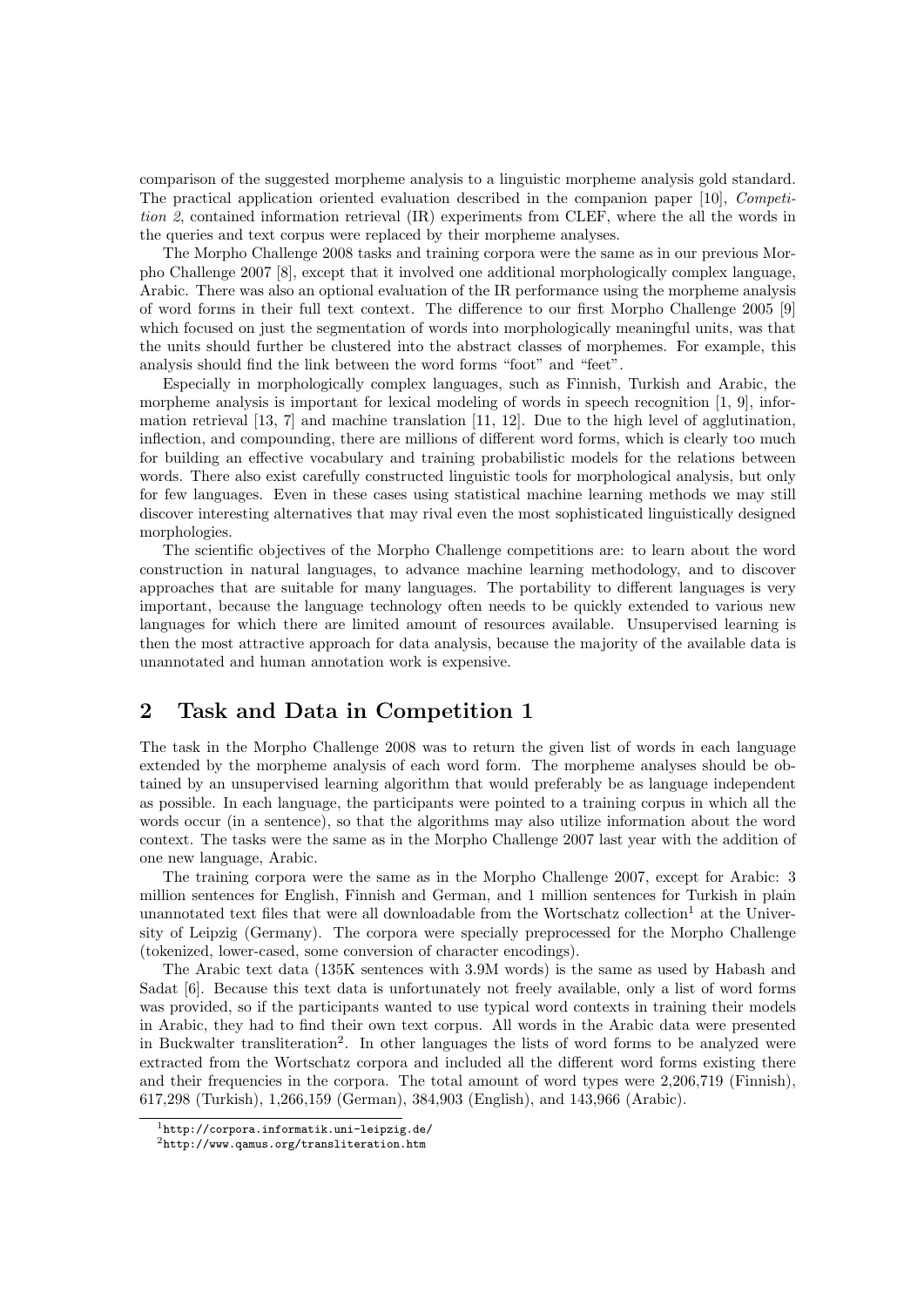The exact syntax of the word lists and the required output lists with the suggested morpheme analyses were explained previously in [8]. As the learning is unsupervised, the returned morpheme labels may be arbitrary: e.g., "foot", "morpheme42" or "+PL". The order in which the morpheme labels appear after the word forms does not matter. Several interpretations for the same word can also be supplied, and it was left to the participants to decide whether they would be useful in the task, or not.

### 3 Reference analysis

#### 3.1 Linguistic Gold Standard

In Competition 1 the proposed unsupervised morpheme analyses were compared to the correct grammatical morpheme analyses called here the linguistic gold standard. The gold standard morpheme analyses were prepared in exactly the same format as the result file the participants were asked to submit, alternative analyses separated by commas. See Table 1 for examples.

| Language | Examples          |                                            |
|----------|-------------------|--------------------------------------------|
| English  | baby-sitters      | baby $N \text{ sit}_V \text{ er}_s + PL$   |
|          | indoctrinated     | in_p doctrine_N ate_s +PAST                |
| Finnish  | linuxiin          | $\lim_{x \to 0}$ +ILL                      |
|          | makaronia         | $\text{makanoni}\_\text{N} + \text{PTV}$   |
| German   | choreographische  | choreographie_ $N$ isch $+ADJ-e$           |
|          | zurueckzubehalten | zurueck_B zu be halt_V $+$ INF             |
| Turkish  | kontrole          | $kontrol + DAT$                            |
|          | popUlerliGini     | popUler + $DER$ _ $Hg$ + $POS2S$ + $ACC$ , |
|          |                   | $popUler + DER_IHg + POS3 + ACC3$          |
| Arabic   | Algbn             | gabon_POS:N $\text{Al}+ + \text{SG}$       |
|          | AlmtHdp           | mut aHidap_POS:PN $Al+$ +SG,               |
|          |                   | mut aHid POS: AJ $Al+$ +SG                 |

Table 1: Examples of gold standard morpheme analyses.

The gold standard reference analyses were the same as in the Morpho Challenge 2007 [8], except in Arabic. The Arabic gold standard analyses are based on the representation of lexeme and features used in the Aragen system (a wrapper using publicly available BAMA-1 databases) [5]. The first part of an analysis is a lexeme followed by a list of features. The original features were here modified to connect the POS label to the root of the word, e.g. "Algbn = gabon\_POS:N  $Al++SG$ ". In addition, the gender morphemes were removed (e.g. the German gold standard doesn't contain these either). This did not affect the ranking of the submissions, but made the evaluation resemble more the other tested languages.

In the word lists described in the previous section, the gold standard analyses were available for 650,169 (Finnish), 214,818 (Turkish), 125,641 (German), 63,225 (English), and 141,876 (Arabic) word types.

#### 3.2 Morfessor

As baseline results for unsupervised morpheme analysis, the organizers provided morpheme analysis by a publicly available unsupervised algorithm called "Morfessor Categories-MAP" developed at Helsinki University of Technology [3] (or here "Morfessor catmap" or "Morfessor MAP", for short as in [8]). Analysis by the original Morfessor [2, 4] (or here "Morfessor baseline"), which provides only a surface-level segmentation, was also provided for reference.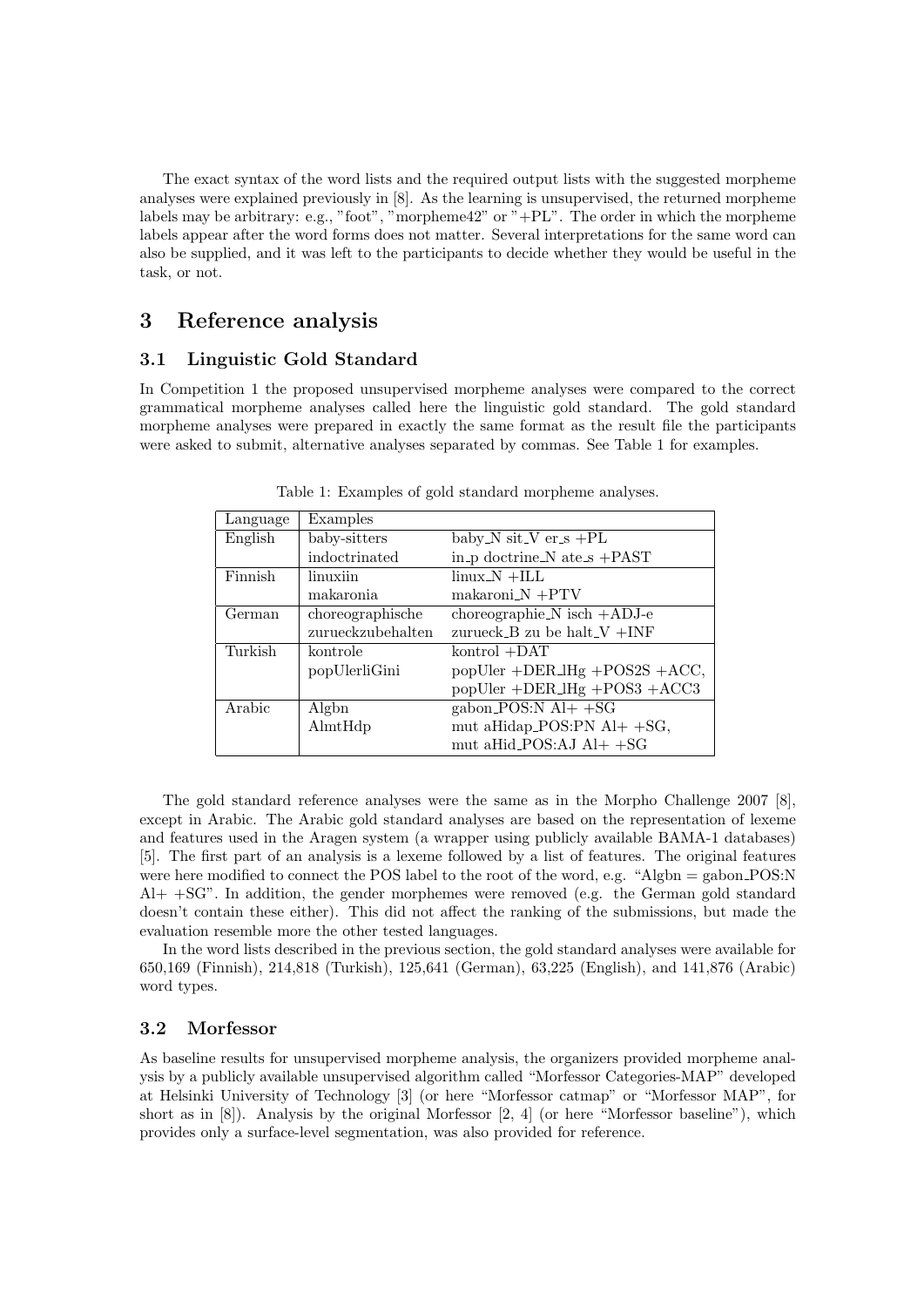# 4 Participants and their submissions

| Algorithm                   | Author                  | Affiliation             | Comp <sub>1</sub> |
|-----------------------------|-------------------------|-------------------------|-------------------|
| "Can (no wordlists)"        | Burcu Can               | Univ. York, UK          | $\mathbf{n}$      |
| "Goodman (late submission)" | Sarah A. Goodman        | Univ. Maryland, USA     | yes               |
| "Kohonen Allomorfessor"     | Oskar Kohonen et al.    | Helsinki Univ. Tech, FI | yes               |
| "McNamee five"              | Paul McNamee            | JHU, USA                | no                |
| "McNamee four"              | Paul McNamee            | JHU, USA                | no                |
| "McNamee lcn5"              | Paul McNamee            | JHU, USA                | $\mathbf{n}$      |
| "Monson Morfessor"          | Christian Monson et al. | CMU, USA                | yes               |
| "Monson ParaMor"            | Christian Monson et al. | CMU, USA                | yes               |
| "Monson ParaMor-Morfessor"  | Christian Monson et al. | CMU, USA                | yes               |
| "Zeman 1"                   | Daniel Zeman            | Karlova Univ., CZ       | yes               |
| "Zeman 3"                   | Daniel Zeman            | Karlova Univ., CZ       | yes               |

Table 2: The submitted algorithms. "Comp 1" shows which were evaluated in Competition 1.

By the submission DL at the end of June, 2008, four research groups had submitted nine different algorithms which were then evaluated by the organizers. After the DL, more submissions were received from another author (Goodman), which were evaluated separately outside the Competition 1. One group (Can) decided not to submit the final wordlists that could be evaluated and one (McNamee) wanted only to participate in Competition 2. Thus, the final amount of evaluated algorithms was nine: six in Competition 1, one outside the competition, and two reference results by Morfessor. The algorithm submissions and their authors are listed in Table 2.

Some characteristics of morpheme analyses proposed by the unsupervised algorithms together with the gold standard analyses are briefly presented in Tables 3 and 4. The statistics of each submission include the average amount of alternative analyses per word, the average amount of morphemes per analysis, and the total amount of morpheme types. The "Allomorfessor" is an extension to the "Morfessor Baseline" that attempts to discover common baseforms for the different surface forms that are likely to represent the same morpheme. The "ParaMor" is another algorithm for segmenting words into morphemes which, after improvements from the previous Morpho Challenge, was submitted also as a combination with the publicly available "Morfessor CATMAP". The "Zeman 1" is a resubmission from the previous Morpho Challenge which, after attempts to include a new treatment of prefix, was submitted as the "Zeman 3". It is interesting to note that this year all the algorithms resulted in a very large lexicon, usually much larger than the reference methods did.

### 5 Evaluation

The evaluation of Competition 1 in Morpho Challenge 2008 was similar as in Morpho Challenge 2007 except that there was one new language, Arabic. The full description of the method to compare the submitted unsupervised morpheme analyses were to the linguistic gold standard analyses is in [8]. In the current paper we just remind the main points and obtained performance measures.

Because the morpheme analysis candidates are achieved by unsupervised learning, the morpheme labels can be arbitrary and different from the ones designed by linguists. The basis of the evaluation is, thus, to compare whether any two word forms that contain the same morpheme according to the participants' algorithm also has a morpheme in common according to the gold standard and vice versa. In practice, the evaluation is performed by randomly sampling a large number of morpheme sharing word pairs from the compared analyses. Then the *precision* is calculated as the proportion of morpheme sharing word pairs in the participant's sample that really has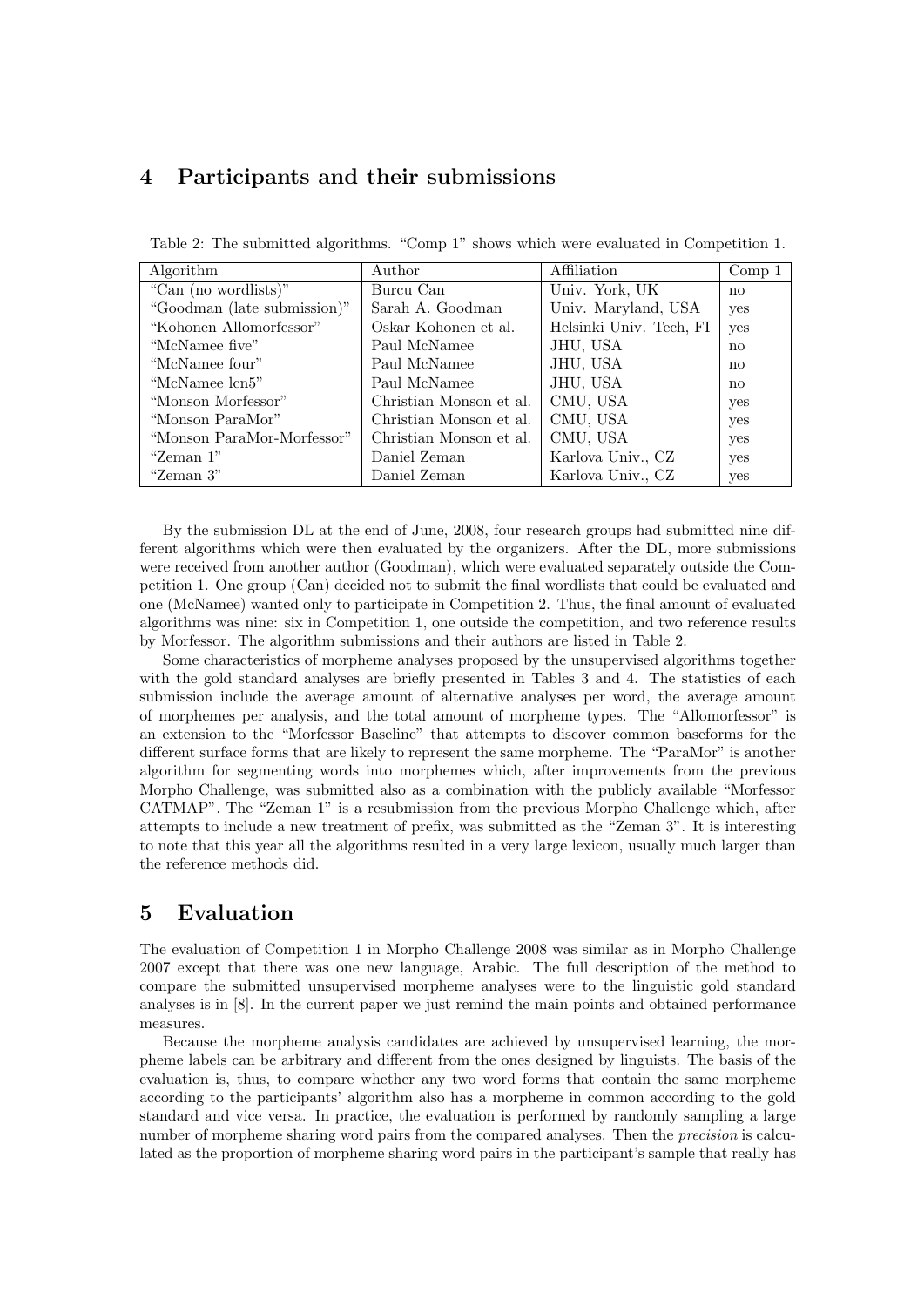|                    | Finnish            | Example word: linuxiin                                                                | #a                   | #m             |               | lexicon |  |
|--------------------|--------------------|---------------------------------------------------------------------------------------|----------------------|----------------|---------------|---------|--|
|                    | Kohonen            | linux iin                                                                             | 1                    | 1.86           |               | 486096  |  |
|                    | Monson paramor     | $\lim_{x \to \infty}$<br>$\mathbf{1}$                                                 |                      | 2.62           |               | 1123572 |  |
|                    | Monson morfessor   | $\text{linux}/\text{STM} + \text{lin}/\text{SUF}$                                     | $\mathbf{1}$         | 2.83           |               | 223412  |  |
|                    | Monson $p+m$       | $\overline{2}$<br>$\lim_{x \to 0}$ $\lim_{x \to 0}$ $\lim_{x \to 0}$ $\lim_{x \to 0}$ |                      | 2.72           |               | 1359325 |  |
|                    | Zeman 1            | linuxiin, linuxii n, linuxi in, linux iin                                             | 3.61                 | 1.81           |               | 5379817 |  |
|                    | Zeman 3            | linuxiin                                                                              | 1.21                 | 1.62           |               | 1830751 |  |
| Morfessor baseline |                    | linux iin<br>$\mathbf{1}$                                                             |                      | 2.21           |               | 149417  |  |
|                    | Morfessor catmap   | $\lim_{x \to \infty}$                                                                 | $\mathbf{1}$<br>2.94 |                |               | 217001  |  |
|                    | Gold Standard      | $\lim_{x \to 0}$ +ILL                                                                 | 1.16                 |                | 3.29<br>33754 |         |  |
|                    | Turkish            | Example word: popUlerliGini                                                           |                      | #a             | #m            | lexicon |  |
|                    | Kohonen            | popUler liGini                                                                        |                      | $\mathbf{1}$   | 1.76          | 183297  |  |
|                    | Monson paramor     | $popUlerl + i + G + in + i$                                                           |                      | $\mathbf{1}$   | 2.89          | 245737  |  |
|                    | Monson morfessor   | $pop/STM + U/SUF +ler/SUF +liGini/SUF$                                                |                      | $\mathbf{1}$   | 2.76          | 107431  |  |
|                    | Monson $p+m$       | $pop/STM + U/SUF +ler/SUF +liGini/SUF,$                                               |                      |                |               |         |  |
|                    |                    | $popUlerl + i + G + in + i$                                                           |                      | $\overline{2}$ | 2.83          | 354280  |  |
|                    | Zeman 1            | popUlerliGin i, popUlerliGi ni                                                        |                      | 3.24           | 1.76          | 1205970 |  |
|                    | Zeman 3            | popU lerliGi ni, popU lerliGin i,                                                     |                      |                |               |         |  |
|                    |                    | popU lerliGini, popUlerliGi ni, popUlerliGin i                                        |                      | 1.14           | 1.52          | 501154  |  |
|                    | Morfessor baseline | popUler liGini                                                                        |                      | $\mathbf{1}$   | 2.14          | 53473   |  |
|                    | Morfessor catmap   | $pop + U +ler +liGini$                                                                |                      | $\mathbf{1}$   | 2.64          | 114834  |  |
|                    | Gold Standard      | $popUler + DER_IHg + POS2S + ACC,$                                                    |                      |                |               |         |  |
|                    |                    | $popUler + DER_IHg + POS3 + ACC3$                                                     |                      | 1.99           | 3.36          | 21163   |  |
|                    | Arabic             | Example word: AlmtHdp                                                                 |                      | #a             | #m            | lexicon |  |
|                    | Monson paramor     | Almt $Hd + p$                                                                         |                      | 1              | 1.72          | 81978   |  |
|                    | Monson morfessor   | $+A1/PRE$ mtHd/STM +p/SUF                                                             |                      | $\mathbf{1}$   | 2.03          | 46526   |  |
|                    | Monson $p+m$       | $+A1/PRE$ mtHd/STM +p/SUF, AlmtHd +p                                                  |                      | $\overline{2}$ | 1.87          | 133309  |  |
|                    | Zeman 1            | AlmtHdp, AlmtHd p, AlmtH dp                                                           |                      | 2.24           | 1.65          | 217232  |  |
|                    | Zeman 3            | AlmtHdp                                                                               |                      | 1.23           | 1.61          | 106378  |  |
|                    | Morfessor baseline | Al mtHdp                                                                              |                      | $\mathbf{1}$   | 2.45          | 16735   |  |
|                    | Morfessor catmap   | Al/PRE mtHd/STM p/SUF                                                                 |                      | $\mathbf{1}$   | 2.04          | 46789   |  |
|                    | Gold Standard      | mut aHidap_POS:PN Al+ +SG,                                                            |                      |                |               |         |  |
|                    |                    | mut aHid_POS:AJ Al+ +SG                                                               |                      | 1.78           | 3.39          | 43914   |  |

Table 3: Statistics and example morpheme analyses in Finnish, Turkish and Arabic. #a is the average amount of analyses per word (separated by a comma), #m the average amount of morphemes per analysis (separated by a space), and lexicon the total amount of morpheme types.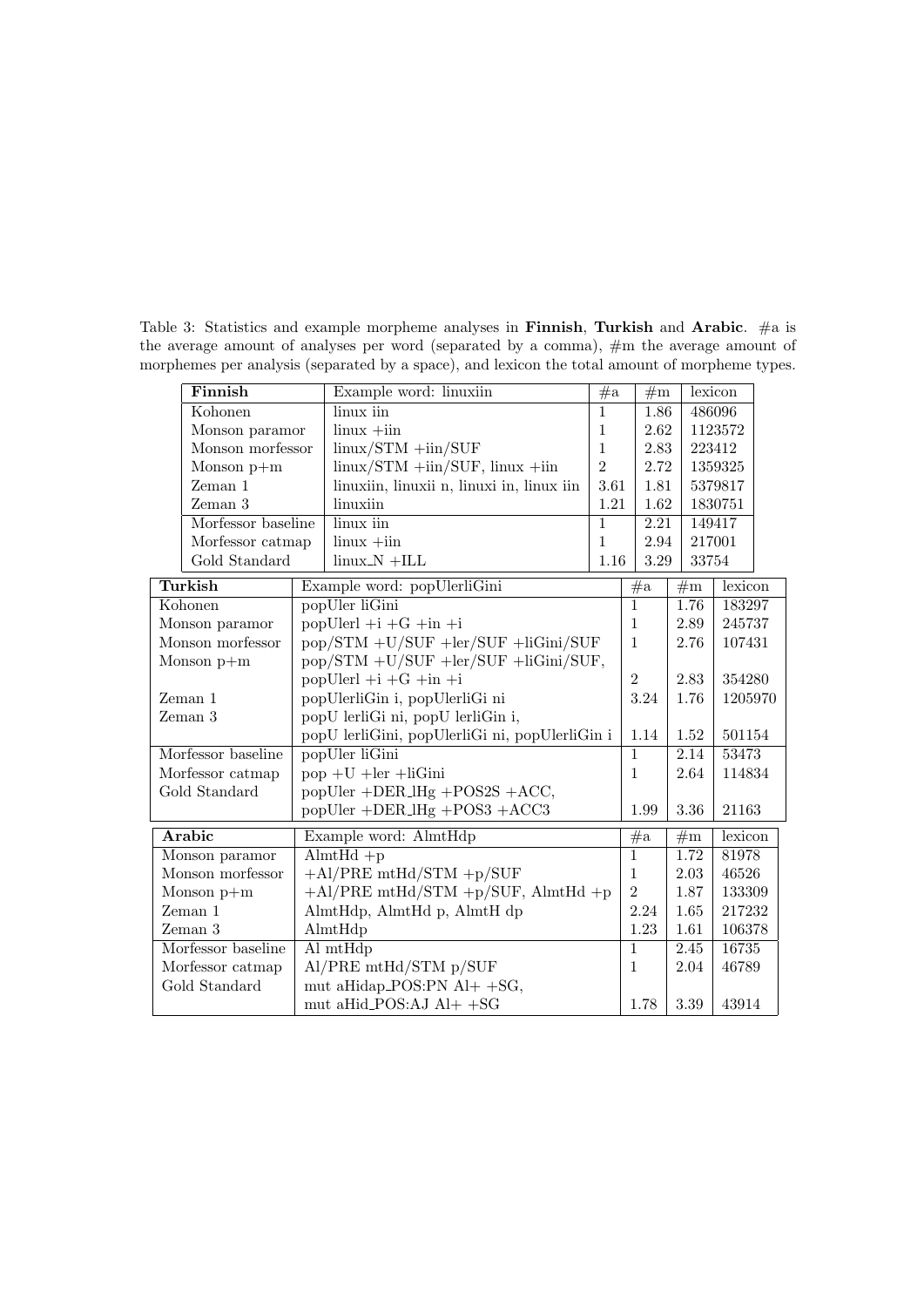Table 4: Statistics and example morpheme analyses in German and English. #a is the average amount of analyses per word (separated by a comma), #m the average amount of morphemes per analysis (separated by a space), and lexicon the total amount of morpheme types.

| German                                                       |                    |  | Example word: zurueckzubehalten                        |              | #a           | #m      | lexicon |
|--------------------------------------------------------------|--------------------|--|--------------------------------------------------------|--------------|--------------|---------|---------|
| Kohonen                                                      |                    |  | zurueckzu behalten                                     |              | $\mathbf{1}$ | 1.83    | 334851  |
|                                                              | Monson paramor     |  | zurueckzube +halten                                    |              | 1.25         | 1.65    | 908556  |
|                                                              | Monson morfessor   |  | $+z$ urueck/PRE $+z$ u/PRE $+be/PRE$ halten/STM        |              | $\mathbf{1}$ | 3.10    | 166963  |
| $+zurveck/PRE + zu/PRE + be/PRE$ halten/STM,<br>Monson $p+m$ |                    |  |                                                        |              |              |         |         |
|                                                              |                    |  | zurueckzube +halten                                    |              | 2.25         | 2.30    | 1094322 |
| Zeman 1                                                      |                    |  | zurueckzubehalten, zurueckzubehalten,                  |              |              |         |         |
|                                                              |                    |  | zurueckzubehalt en, zurueckzubehal ten,                |              |              |         |         |
|                                                              |                    |  | zurueckzubeha lten, zurueckzubeh alten,                |              |              |         |         |
|                                                              |                    |  | zurueckzube halten                                     |              | 4.11         | 1.80    | 4054397 |
| Zeman 3                                                      |                    |  | zurueckzubehalten                                      |              | 1.12         | 1.43    | 1053275 |
|                                                              | Morfessor baseline |  | zurueckzu behalten                                     |              | 1            | 2.30    | 90009   |
|                                                              | Morfessor catmap   |  | zurueck zu be halten                                   |              | 1            | 3.06    | 172907  |
|                                                              | Gold Standard      |  | zurueck_B zu be halt_V $+$ INF                         |              | 1.30         | 2.97    | 14298   |
|                                                              | English            |  | Example word: baby-sitters                             | #a           | #m           | lexicon |         |
|                                                              | Kohonen            |  | baby-sitters                                           | 1            | 1.62         | 180813  |         |
|                                                              | Monson paramor     |  | bab +y, sitt +er +s                                    | 1.27         | 1.75         | 252997  |         |
|                                                              | Monson morfessor   |  | $+\text{bay-}/\text{PRE}$ sitter/STM $+s/\text{SUF}$   | $\mathbf{1}$ | 2.07         | 137973  |         |
|                                                              | Monson $p+m$       |  | $+\text{bay-}/\text{PRE}$ sitter/STM $+s/\text{SUF}$ , |              |              |         |         |
|                                                              |                    |  | bab +y, sitt +er +s                                    | 2.27         | 1.89         | 378364  |         |
|                                                              | Zeman 1            |  | baby-sitter s, baby-sitt ers                           | 3.18         | 1.74         | 905251  |         |

Zeman 3 baby-sitt ers, baby-sitter s 1.08 1.37 319982 Morfessor baseline baby- sitters 1 2.32 40293<br>Morfessor catmap baby - sitters 1 2.12 132086 Morfessor catmap baby - sitters  $\begin{array}{|l|l|}\n\hline\n\text{Gold Standard} & \text{bay\_N sit\_V er\_s + PL}\n\end{array}\n\quad\n\begin{array}{|l|l|}\n\hline\n1.10 & 2.12 & 13208 \\
1.10 & 2.13 & 16902\n\end{array}$ 

baby N sit V er s +PL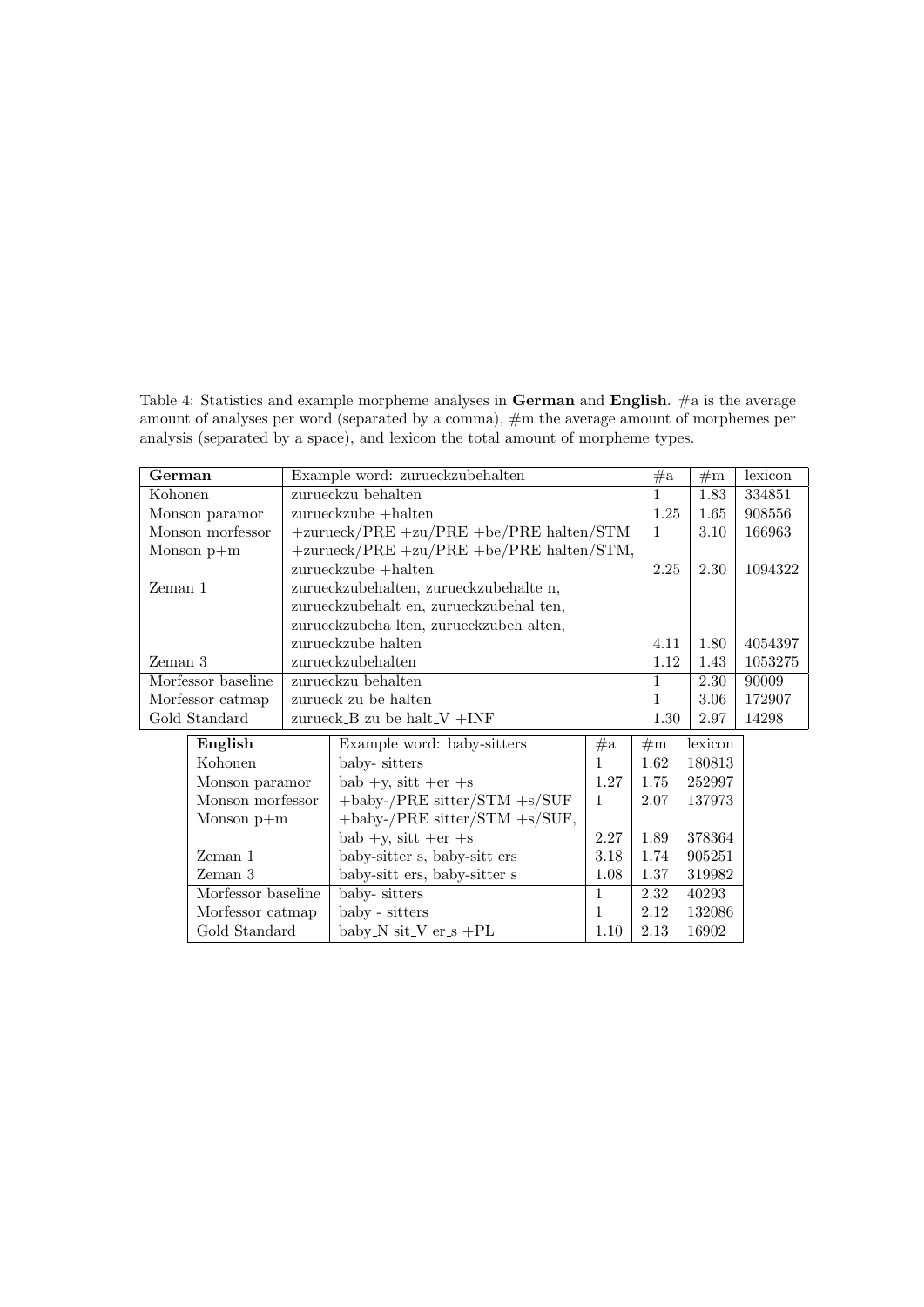a morpheme in common according to the gold standard. Correspondingly, the recall is calculated as the proportion of morpheme sharing word pairs in the gold standard sample that also exist in the participant's submission. The sample size in different languages varied depending on the size of the word lists and gold standard: 200,000 (Finnish), 50,000 (Turkish), 50,000 (German), 10,000 (English), and 20,000 (Arabic) word pairs.

The F-measure, which is the harmonic mean of Precision and Recall, was selected as the final evaluation measure:

$$
F-measure = 1/(1/Precision + 1/Recall). \tag{1}
$$

### 6 Results

Table 5: The submitted unsupervised morpheme analyses compared to the gold standard in Finnish, Turkish and Arabic (Competition 1). The Competition 2 participants are shown in bold and the various reference methods in normal font.

| Finnish                        | <b>PRECISION</b> | <b>RECALL</b> | <b>F-MEASURE</b> |
|--------------------------------|------------------|---------------|------------------|
| $\overline{\text{Monson p+m}}$ | 49.76%           | 47.25%        | 48.47%           |
| reference Morfessor catmap     | 76.83%           | 27.54%        | 40.55%           |
| Monson paramor                 | 46.40%           | 34.44%        | 39.53%           |
| best 2007 Bernhard 1           | $75.99\%$        | 25.01%        | 37.63%           |
| Monson morfessor               | $77.40\%$        | 21.52%        | 33.68%           |
| Zeman 1                        | 58.51%           | 20.47%        | 30.33%           |
| reference Morfessor baseline   | 88.12%           | 12.01%        | 21.16%           |
| Goodman methodB.deduped        | 62.19%           | 7.71%         | 13.71%           |
| Kohonen allomorfessor          | 92.55%           | $6.89\%$      | 12.82%           |
| Zeman 3                        | 72.41%           | 3.42%         | 6.54%            |
| Turkish                        | <b>PRECISION</b> | <b>RECALL</b> | <b>F-MEASURE</b> |
| Monson $p+m$                   | 51.88%           | 52.10%        | 51.99%           |
| Monson paramor                 | 56.67%           | 39.42%        | 46.50%           |
| Monson morfessor               | 73.92%           | 26.06%        | 38.53%           |
| reference Morfessor catmap     | 76.36%           | 24.50%        | 37.10%           |
| Zeman 1                        | 65.81%           | 18.79%        | 29.23%           |
| best 2007 Zeman                | 65.81%           | 18.79%        | 29.23%           |
| reference Morfessor baseline   | 89.20%           | 11.32%        | 20.08%           |
| Goodman pruned                 | 69.96%           | 8.42\%        | 15.04%           |
| Kohonen allomorfessor          | 93.25%           | 6.15%         | 11.53%           |
| Zeman 3                        | 73.30%           | 3.01%         | 5.79%            |
| Arabic                         | <b>PRECISION</b> | <b>RECALL</b> | <b>F-MEASURE</b> |
| Monson $p+m$                   | 79.77%           | 27.47%        | 40.87%           |
| reference Morfessor baseline   | 78.16%           | 23.74%        | 36.41%           |
| reference Morfessor catmap     | 90.17%           | 20.97%        | 34.03%           |
| Monson morfessor               | 90.35%           | $20.95\%$     | 34.01%           |
| Zeman 1                        | 77.24%           | 12.73%        | 21.86%           |
| Monson paramor                 | 78.58%           | 8.52%         | 15.37%           |
| Zeman 3                        | 89.62%           | 5.18%         | 9.79%            |

The results of the linguistic evaluation are presented in Tables 5 and 6. The tasks in Competition 1 were the same as in Morpho Challenge 2007, so it is possible to directly compare the improvements made over the previous algorithms. However, direct comparisons between the evaluation measures in different languages are not valid, because the corpora and gold standards are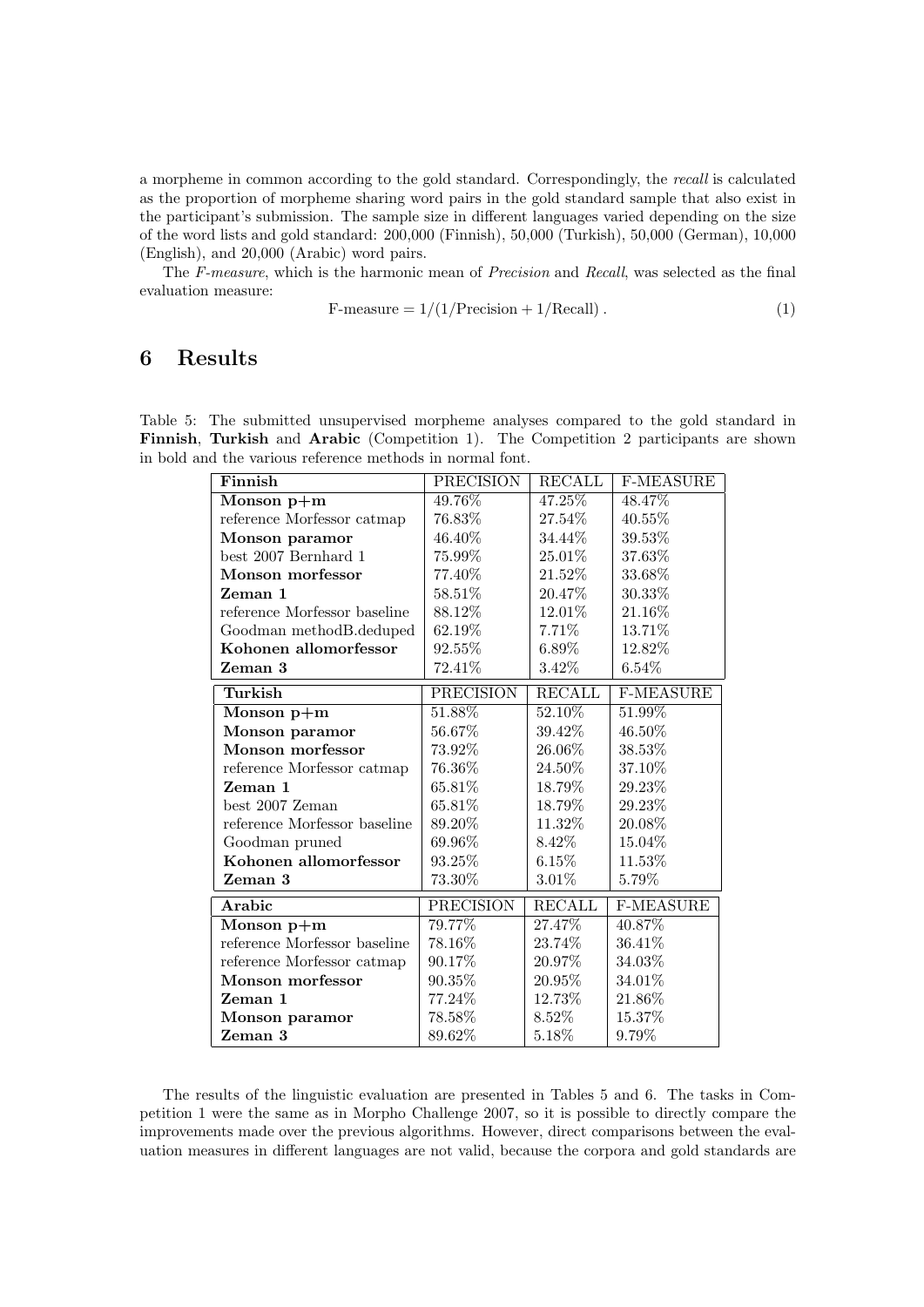Table 6: The submitted unsupervised morpheme analyses compared to the gold standard in German and English (Competition 1). The Competition 2 participants are shown in bold and the various reference methods in normal font.

| German                       | <b>PRECISION</b> | <b>RECALL</b> | <b>F-MEASURE</b> |
|------------------------------|------------------|---------------|------------------|
| Monson $p+m$                 | 49.53%           | 59.51%        | 54.06%           |
| best $2007$ Monson $p+m$     | 51.45%           | $55.55\%$     | 53.42%           |
| reference Morfessor catmap   | 67.56%           | $36.92\%$     | 47.75%           |
| Monson morfessor             | 67.16\%          | $36.83\%$     | 47.57%           |
| Monson paramor               | 53.42%           | 38.15%        | 44.51%           |
| Zeman 1                      | 53.12%           | 28.37%        | $36.98\%$        |
| reference Morfessor baseline | 80.23%           | 19.22%        | 31.01%           |
| Goodman methodB.deduped      | 54.53%           | 12.70%        | 20.60%           |
| Kohonen allomorfessor        | 87.92%           | $7.44\%$      | 13.71%           |
| Zeman 3                      | $72.27\%$        | $7.15\%$      | 13.01%           |
|                              |                  |               |                  |
| English                      | <b>PRECISION</b> | <b>RECALL</b> | <b>F-MEASURE</b> |
| best 2007 Bernhard 2         | 61.63%           | $60.01\%$     | 60.81\%          |
| Monson $p+m$                 | 50.64%           | 63.30\%       | 56.26\%          |
| reference Morfessor baseline | 71.93%           | 43.27\%       | 54.04\%          |
| Monson paramor               | 58.50%           | 48.10%        | 52.79%           |
| reference Morfessor catmap   | 82.17%           | 33.08%        | 47.17%           |
| Monson morfessor             | 77.22%           | 33.95%        | 47.16\%          |
| Zeman 1                      | 52.98%           | 42.07%        | 46.90%           |
| Goodman methodB.deduped      | 66.19%           | 16.51%        | 26.43%           |
| Kohonen allomorfessor        | $83.39\%$        | 13.43\%       | 23.13\%          |

different. In all tasks except the English one, improvements were made in 2008 and the best obtained F-measure was now higher. As clearly seen in Tables 5 and 6, this is mainly due to the improved version of "Monson paramor+morfessor" that dominated all tasks. The difference is especially clear in the recall statistics where the performance of the "Monson paramor+morfessor" is superior. Behind Monson's algorithms, the "Zeman 1" that is a re-submission from last year, was better than the rest of the algorithms, which all suffered from a very low recall. It is worth noting that the "Kohonen allomorfessor" algorithm achieved clearly the highest precision of all algorithms in all tasks, but due to the low recall, or undersegmentation, it got rather low F-measure values.

From the Competition 1 in Morpho Challenge 2007 [8], only the winner "best 2007" in each task was chosen in Tables 5 and 6 for reference. The "Monson paramor+morfessor" was able to clearly beat the publicly available reference methods "Morfessor baseline" and "Morfessor catmap" in all tasks. It is interesting to note that the "Morfessor baseline", which is the original simpler Morfessor version and only attempts to split words into morphemes without any further analysis, actually beats the more sophisticated "Morfessor catmap", as well as "Monson morfessor" and "Zeman 1", in English and Arabic. Otherwise, the ranking between the different 2008 algorithms remains the same in all tasks.

### 7 Discussions and Conclusions

The Morpho Challenge 2008 was a successful follow-up to our previous Morpho Challenges 2005 and 2007. Since the main tasks were unchanged, the participants of the previous challenges were able to track improvements of their algorithms. It also gave a possibility for the new participants and those who missed the previous deadlines to try more established benchmark tasks. This year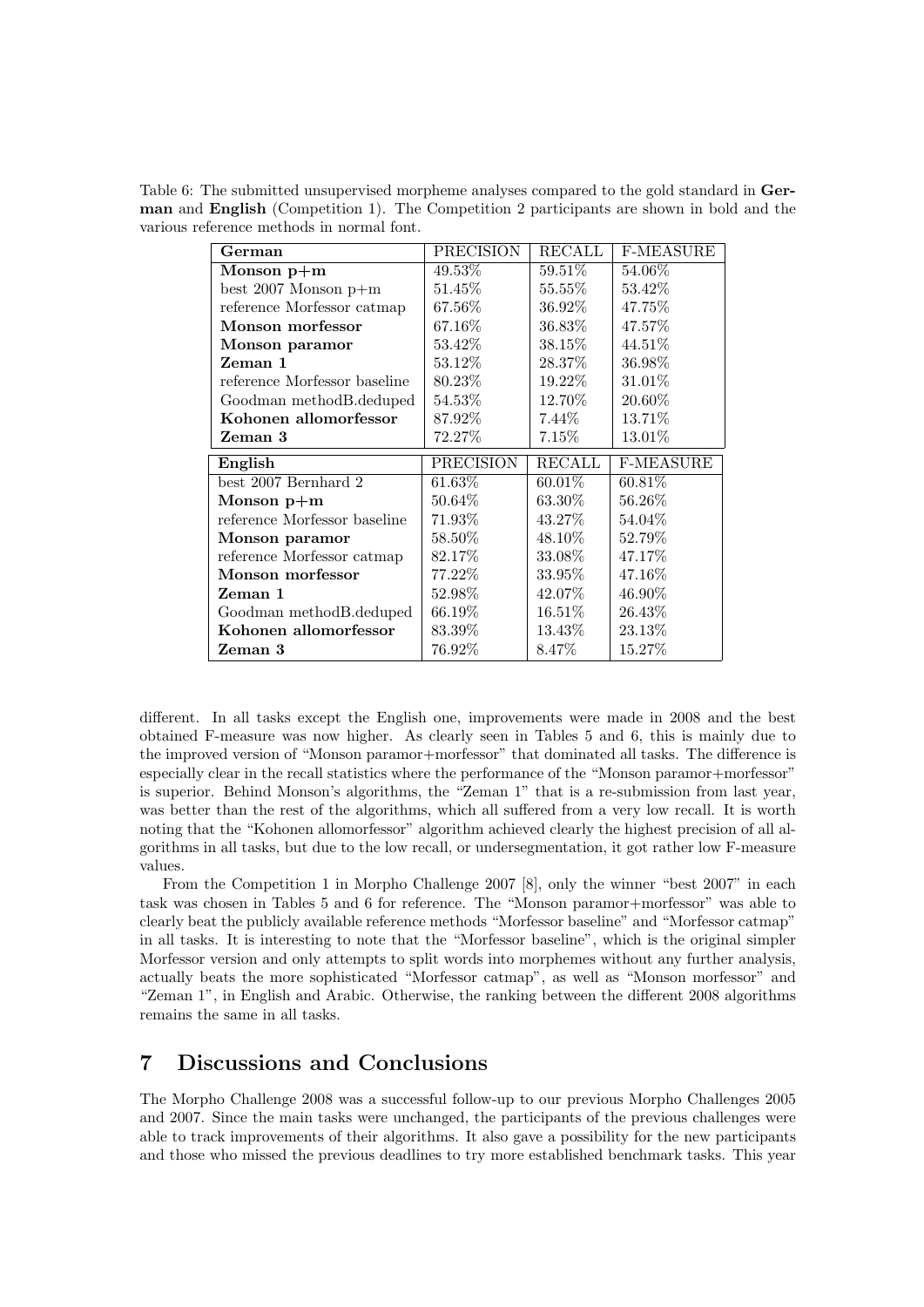the evaluation was performed also in Arabic, and despite the relatively small wordlist and the disability to distribute a relevant text corpus, this task was again successful in finding significant differences between the submitted algorithms.

The significance of the differences in F-measure was analyzed for all algorithm pairs in all tasks using the t-test. The analysis was performed by splitting the data into several partitions and comparing the results in each independent partition separately. The results of the tests show that all differences were statistically significant, except "Zeman 1" vs "Morfessor catmap" in the English task.

As already noted in the previous section, the ranking of the algorithms would have been very different, if only the precision measure was utilized. Some of the methods, especially "Kohonen allomorfessor" undersegmented the word forms heavily, which produced high precision but low recall. However, because it is difficult to estimate the relative weight of precision against recall in different applications, it remains for the application based evaluations in different tasks to show which algorithms are most useful. Many of the grammatical morphemes (such as +PL and +PAST in Table 1) are very common and may not be very relevant in IR, for example, compared to recognizing the right stem.

## Acknowledgments

We thank all the participants for their submissions and enthusiasm. We owe great thanks as well to the organizers of the PASCAL Challenge Program and CLEF who helped us organize this challenge and the challenge workshop. We are most grateful to the University of Leipzig for making the training data resources available to the Challenge, and in particular we thank Stefan Bordag for his kind assistance. We are indebted to Ebru Arisoy for making the Turkish gold standard available to us. We are most grateful to the Nizar Habash from the University of Columbia for his kind assistance and making the Arabic word frequency list and reference analyses available to the Challenge. Our work was supported by the Academy of Finland in the projects Adaptive Informatics and New adaptive and learning methods in speech recognition. This work was supported in part by the IST Programme of the European Community, under the PASCAL Network of Excellence, IST-2002-506778. This publication only reflects the authors' views. We acknowledge that access rights to data and other materials are restricted due to other commitments.

### References

- [1] Jeff A. Bilmes and Katrin Kirchhoff. Factored language models and generalized parallel backoff. In Proceedings of the Human Language Technology, Conference of the North American Chapter of the Association for Computational Linguistics (HLT-NAACL), pages 4–6, Edmonton, Canada, 2003.
- [2] Mathias Creutz and Krista Lagus. Unsupervised discovery of morphemes. In Proceedings of the Workshop on Morphological and Phonological Learning of ACL-02, pages 21–30, 2002.
- [3] Mathias Creutz and Krista Lagus. Inducing the morphological lexicon of a natural language from unannotated text. In Proceedings of the International and Interdisciplinary Conference on Adaptive Knowledge Representation and Reasoning (AKRR'05), pages 106–113, Espoo, Finland, 2005.
- [4] Mathias Creutz and Krista Lagus. Unsupervised morpheme segmentation and morphology induction from text corpora using Morfessor. Technical Report A81, Publications in Computer and Information Science, Helsinki University of Technology, 2005. URL: http://www.cis.hut.fi/projects/morpho/.